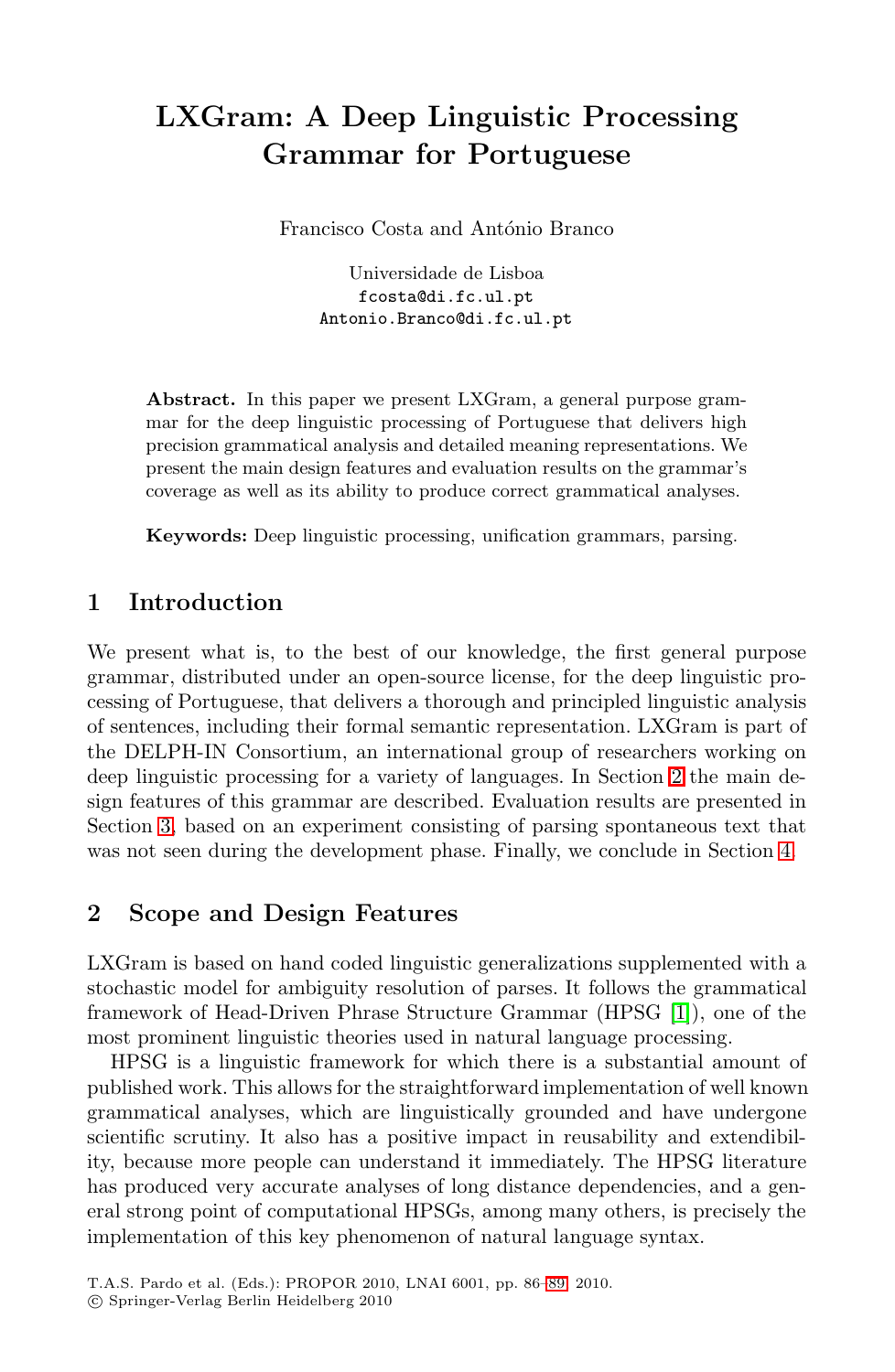HPSGs associate grammatical representations to natural language expressions, including the formal representation of their meaning. Like several other computational HPSGs, LXGram uses Minimal Recursion Semantics (MRS [2]) for the representation of meaning. An MRS representation is a description of a set of possi[ble](#page-3-3) logic formulas that differ only in the relative scope of the relations present in these formulas. In other words, it supports scope underspecification. Semantic representations provide an additional level of abstraction, as they completely abstract word order and language specific grammatical restrictions. Additionally, the MRS format of semantic representation that is employed is well defined in the sense that it is known how to map between MRS representations and formula[s](#page-3-4) of second order logic, for which there is a set-theoretic interpretation. Because of [sp](#page-3-5)ace limitations, it is impossible to provide a detailed account of MRS representations here. [2] provides a very clear description of it.

LXGram is developed in the Linguistic Knowledge Builder (LKB) system [3], an open-source development environment for constraint-based grammars. This environment provides a GUI, debugging tools and very efficient algorithms for parsing and generation with the grammars developed there. Several broadcoverage HPSGs have been developed in the LKB; the largest ones are for English [4], German [5] and Japanese [6]. The grammars developed with the LKB are also supported by the PET parser [7], which allows for faster parsing times due to the fact that the grammars are compiled into a binary format.

LXGram is in active development, but it already supports a wide range of linguistic phenomena, such as long distance dependencies, coordination, subordination, modification and many subcategorization frames. and its lexicon contains 25000 entries. At the moment, LXGram contains 64 lexical rules, 101 syntax rules, around 850 lexical leaf types (determining syntactic and semantic properties of lexical entries), and 35K lines of code (excluding the lexicon). LXGram supports both European and Brazilian Portuguese. It contains lexical entries that are specific to either of them, and it covers both European and Brazilian syntax ([8]). A statistical disambiguation model was also trained, in order to automatically select the most likely analysis of a sentence when the grammar produces multiple solutions. This model was trained from a dataset comprising 2000 sentences of newspaper text, using a maximum entropy algorithm. The linguistic analyses that are implemented in the grammar are documented in a report that is updated and expanded with each version of the grammar. The grammar is available for download at http://nlx.di.fc.ul.pt/lxgram, together with its documentation.

# **3 Evaluation**

We conducted an experiment to assess the coverage of LXGram's current version on spontaneous text. We used a subset of the Portuguese Wikipedia, as well as part of two publicly available corpora: CETEMP $\acute{u}$ blico and CETENFolha, which contain newspaper text from "O Público" and "Folha de São Paulo" respectively.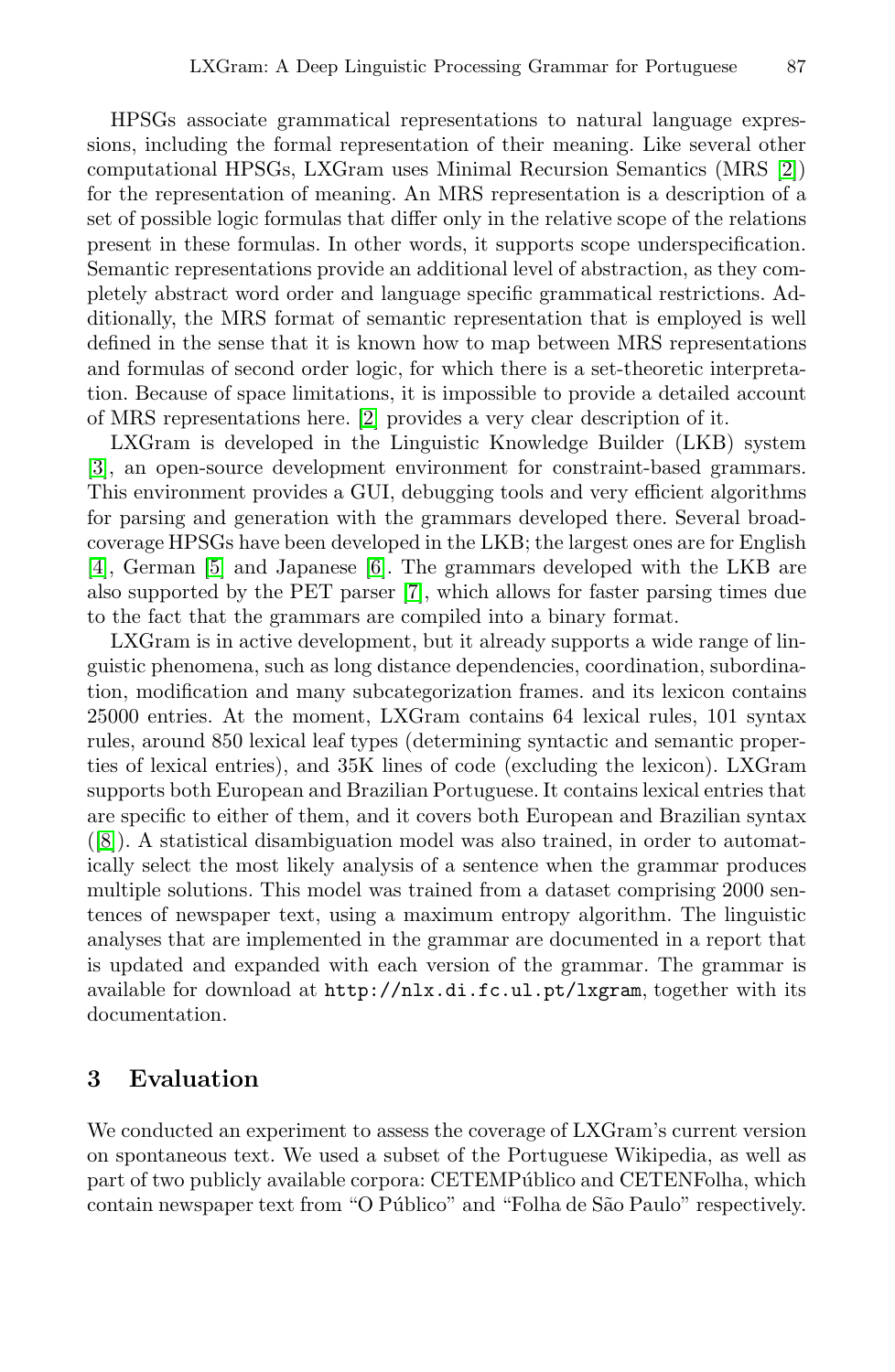#### 88 F. Costa and A. Branco

**Table 1.** Evaluation data and grammar coverage

|                               |       | Wikipedia CETEMPúblico CETENFolha Total |       |        |
|-------------------------------|-------|-----------------------------------------|-------|--------|
| Sentences                     | 66304 | 30000                                   | 30000 | 126304 |
| Avg. words/sentence           | 25    | 27.5                                    | 18.6  | 24     |
| Avg. seconds/sentence         | 2.6   | 4.7                                     | 2     | 3      |
| Parsed sentences              | 20995 | 8455                                    | 11173 | 40623  |
| Parsed percent                | 32\%  | 28\%                                    | 37%   | 32%    |
| Avg. readings/parsed sentence | 67    | 87                                      | 75    | 73     |
| Avg. words/parsed sentence    | 11    | 13                                      | า า   |        |

The Wikiped[ia](#page-3-6) [cor](#page-3-7)pus consists of a selection of articles downloaded from the Portuguese Wikipedia, by following the links on the page "Artigos Destacados" ("Featured Articles"). 318 pages were obtained in this way and preprocessed in order to remove HTML markup.

As for the two newspaper corpora, we randomly selected 30000 sentences from each of them. We removed all XML-like tags (such as  $\leq$  5 for sentence boundaries) but kept each sentence in its own line, to be processed separately.

Before parsing these texts, we fed each sentence to a part-of-speech tagger [9] and a morphological analyzer [10,11], in order to handle out-of-vocabulary words and to constrain the parser search space. For each sentence, we kept the 250 most likely analyses, as determined by the disambiguation model presented.

[L](#page-3-8)XGram was able to successfully parse 32% of the sentences in the Wikipedia sample, 28% of the CETEMPúblico sentences and 37% of the CETENFolha sample. Table 1 summarizes our results, using a 2,5 GHz Intel processor.

The fact that the average length of parsed sentences is very similar for both CETEMPúblico and CETENFolha indicates that the large difference in coverage on these two datasets may be more relat[ed](#page-3-9) to average sentence length than to differences between Euro[pea](#page-3-8)n and Brazilian Portuguese.

When comparing these results to the other computational HPSGs, it should be mentioned that [12] reports values of 80.4% coverage on newspaper text for the English grammar, 42.7% for the Japanese grammar and 28.6% for the German grammar.<sup>1</sup> All of these grammars have been in development for over 15 years now, and they are all substantially older than LXGram, with 4 years of development. A more recent HPSG Grammar, for Spanish—a language quite similar to Portuguese—, is the Spanish Resource Grammar [13], approximately as old as LXGram. The SRG is reported in [12] to have a coverage of 7.5%.

In order to assess the accuracy of the grammar, we inspected a sample with the first 50 parsed sentenced in the CETENFolha subcorpus. 20 sentences were correctly parsed, and furthermore the preferred reading was the one chosen by the disambiguation model. Another 10 sentences also received a correct parse, although the disambiguation model did not choose the preferred reading for these sentences as the best one. From the 20 sentences that did not receive a correct

<sup>1</sup> However, the German grammar has close to 40% coverage on newspaper text (personal communication by Berthold Crysmann) using a more recent method to integrate information coming from preprocessing tools.